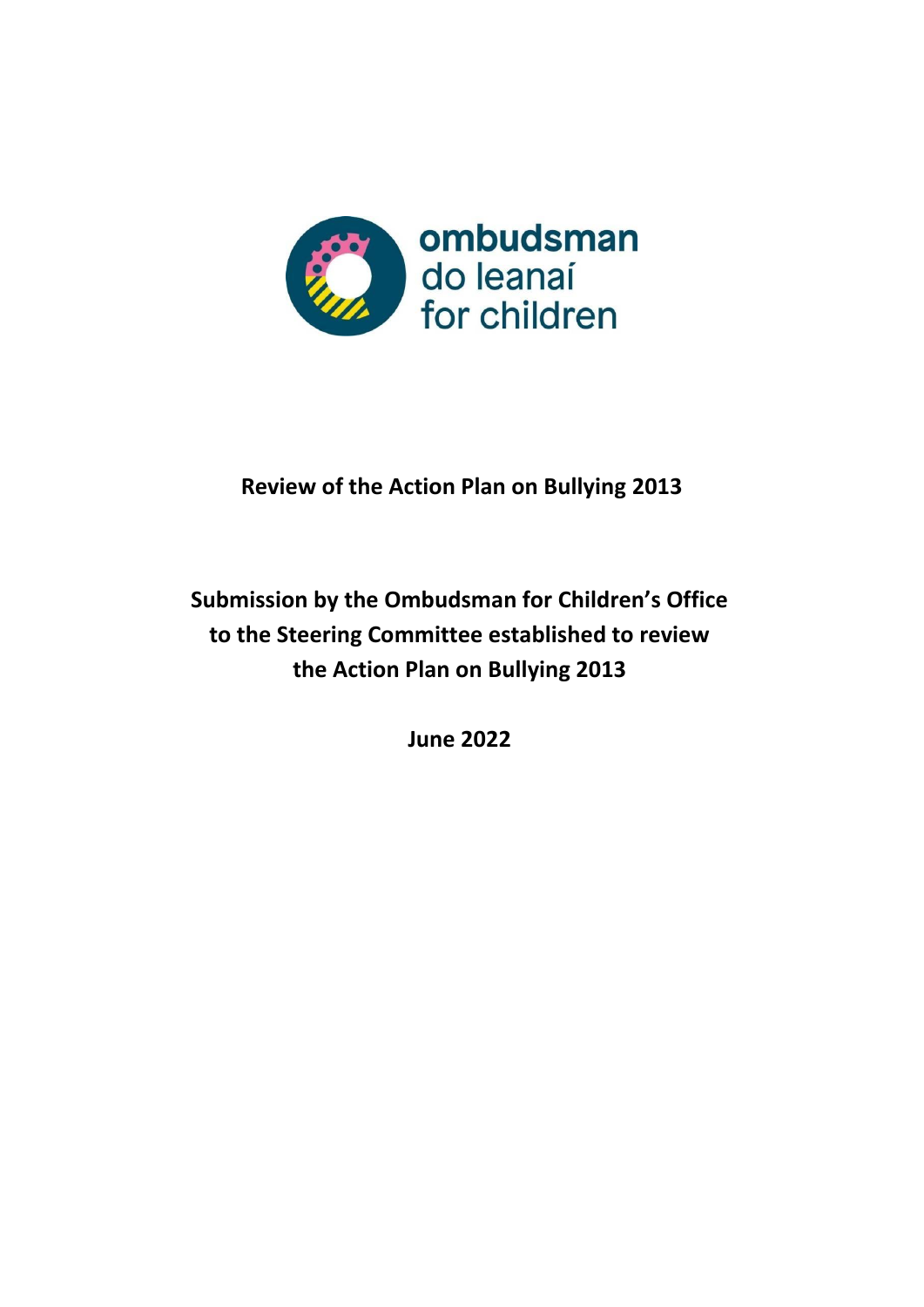## **Contents**

| 1. Introduction                                                | 1  |
|----------------------------------------------------------------|----|
| 2. Bullying: a children's rights issue                         | 2  |
| 3. The views of children and young people                      | 4  |
| 4. General measures to prevent and address bullying in schools | 6  |
| <b>Policy and Coordination</b><br>$\bullet$                    | 6  |
| Data collection<br>$\bullet$                                   | 8  |
| Resource allocation<br>$\bullet$                               | 9  |
| Monitoring and Oversight<br>$\bullet$                          | 10 |
| Access to an effective remedy<br>$\bullet$                     | 11 |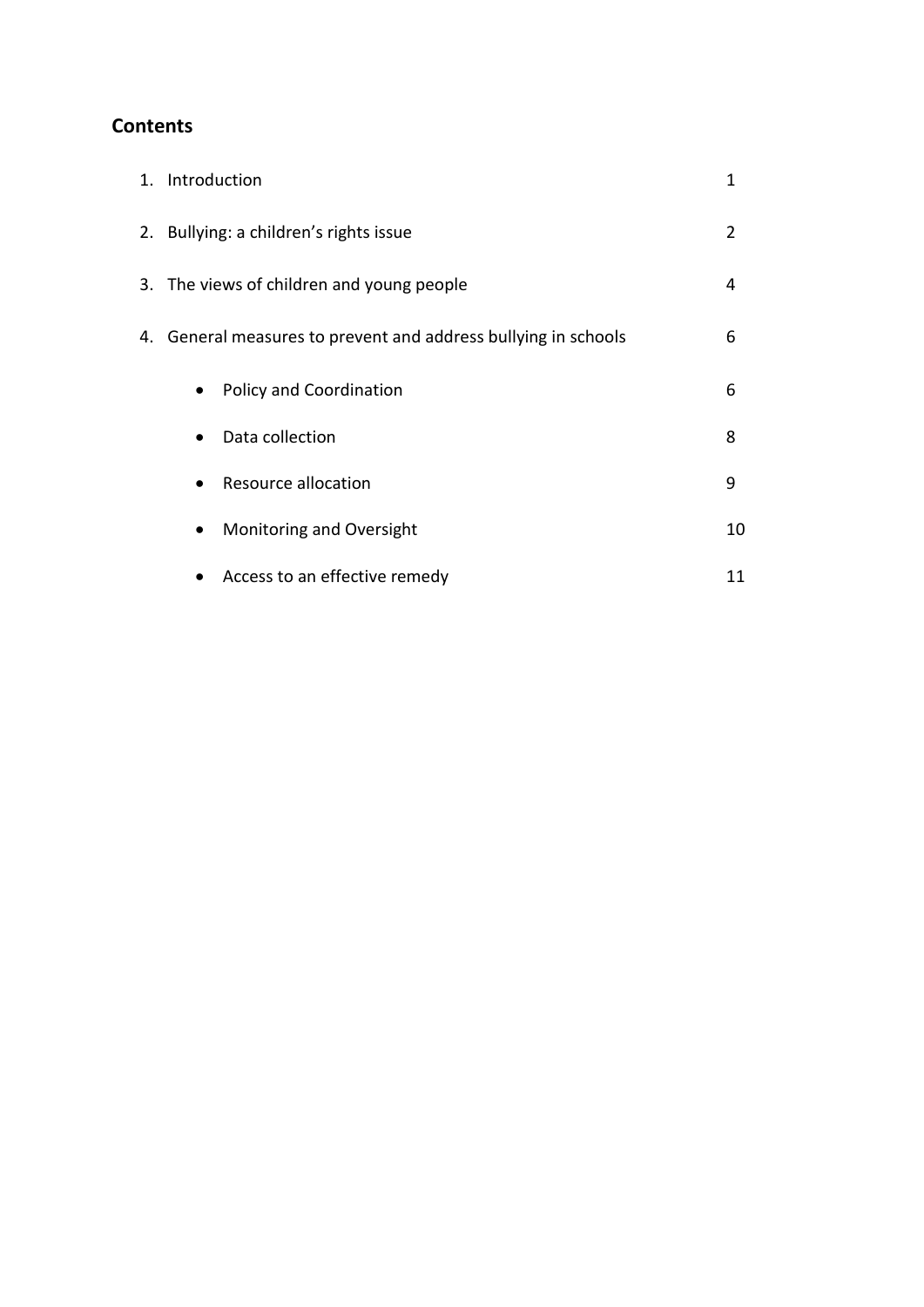## **1. Introduction**

The Ombudsman for Children's Office (OCO) welcomes the opportunity to engage with the Steering Committee established by the Minister for Education in February 2022 to review the Department of Education's 2013 *Action Plan on Bullying* and to develop a new action plan. The OCO also welcomes the establishment of a Working Group to review and update the 2013 *Anti-Bullying Procedures for Primary and Post-Primary Schools.*

The OCO is an independent statutory body which was established in 2004 under the Ombudsman for Children Act 2002 (2002 Act). Under the 2002 Act, as amended, the OCO has two core statutory functions:

- to promote the rights and welfare of children up to 18 years of age, and
- to examine and investigate complaints made by or on behalf of children about the administrative actions of public bodies, schools and voluntary hospitals that have, or may have, adversely affected a child.

The OCO has prepared this submission to the Steering Committee pursuant to our statutory duties under sections 7(1)(b), 7(1)(c) and 7(1)(e) of the 2002 Act.

The issue of bullying in schools has come to the OCO's attention, and continues to do so, in the context of implementing our core statutory functions. As highlighted in section 3 of this submission, the OCO published a report in 2012 arising from a consultation that we undertook with over 300 children and young people about dealing with bullying in schools.<sup>1</sup> The views shared by children and young people who took part in this consultation are echoed by the perspectives, which children and young people have shared with us more recently.

Complaints relating to bullying in schools make up an average of 10% of complaints received by the OCO every year. Complaints about bullying relate to schools' handling of bullying; bullying not being identified and acted upon appropriately; sanctions used; and the lack of supports for students (victims and perpetrators) in the aftermath of bullying.<sup>2</sup>

The purpose of this submission is to outline the status of school bullying and its impacts on children as a children's rights issue. Our submission also highlights a range of issues relating to bullying among children in schools that have come to our attention during the course of our work and makes corresponding recommendations. We hope that the Steering Committee will give due consideration to these matters in the context of its current review and its work to develop a new action plan on bullying.

**<sup>.</sup>**  $1$  OCO, Dealing with Bullying in Schools: A Consultation with Children and Young People, 2012. See <https://www.oco.ie/app/uploads/2012/05/OCO-Bullying-Report-20121.pdf>

<sup>&</sup>lt;sup>2</sup> OCO, Annual Report 2021, Resilience Tested, May 2022. See [https://www.oco.ie/library/annual-report-2021](https://www.oco.ie/library/annual-report-2021-resilience-tested/) [resilience-tested/](https://www.oco.ie/library/annual-report-2021-resilience-tested/)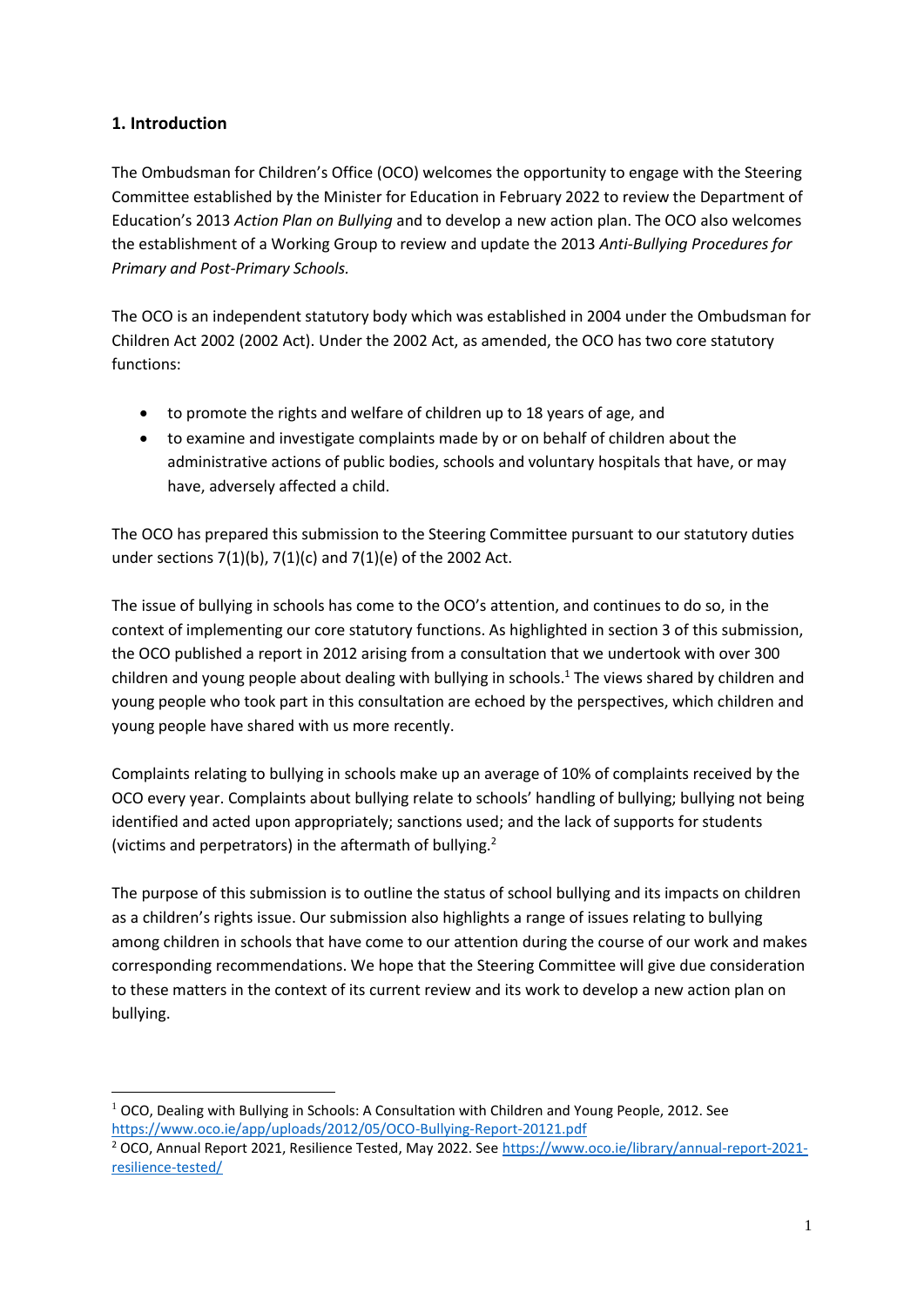## **2. Bullying: a children's rights issue**

The UN Committee on the Rights of the Child (UN Committee) has advised that the development of a children's rights perspective is required for effective implementation of the UN Convention on the Rights of the Child (UNCRC).<sup>3</sup> As the Steering Committee is aware, having ratified the UNCRC in 1992, Ireland is obliged under international law to respect, protect and fulfil the rights of all children living in Ireland. These rights include four general principles, which are integral to the realisation of all children's rights under the UNCRC:

- Article 2 provides that all children must be able to enjoy their rights without discrimination of any kind, irrespective of their circumstances or those of their parents/guardians.
- Article 3 requires children's best interests be treated as a primary consideration in all actions concerning them.
- Article 6 recognises children's right to life, survival and development. In this regard, States are expected to interpret 'development' as a holistic concept encompassing all aspects of children's development and are obliged to provide optimal conditions for childhood.<sup>4</sup>
- Article 12 provides for children's right to express their views freely in all matters affecting them and for due weight to be given to children's views, in accordance with their age and maturity.

Article 19 of the UNCRC requires State Parties to *"take all appropriate legislative, administrative, social and educational measures to protect the child from all forms of physical or mental violence, injury or abuse, neglect or negligent treatment, maltreatment or exploitation"*. In this regard, bullying involving children needs to be recognised as an infringement of children's right to freedom from all forms of violence. Furthermore, having regard to the indivisibility of children's rights under the UNCRC, such an infringement needs to be recognised as having the potential to adversely affect children's enjoyment of their other rights under the UNCRC. In addition to the four general principles listed above, these rights include children's rights to:

- freedom of expression (Article 13)
- freedom of thought, conscience and religion (Article 14)
- freedom of association and freedom of peaceful assembly (Article 15)
- privacy (Article 16)
- the highest attainable standard of health, including mental health (Article 24)
- education (Article 28)
- enjoy their own culture, religion or language (Article 30).

<sup>&</sup>lt;sup>3</sup> Committee on the Rights of the Child, General Comment No. 5 (2003), General measures of implementation of the Convention on the Rights of the Child (arts. 4, 42 and 44, para. 6), 27 November 2003. See [https://tbinternet.ohchr.org/\\_layouts/15/treatybodyexternal/Download.aspx?symbolno=CRC%2fGC%2f2003%](https://tbinternet.ohchr.org/_layouts/15/treatybodyexternal/Download.aspx?symbolno=CRC%2fGC%2f2003%2f5&Lang=en) [2f5&Lang=en](https://tbinternet.ohchr.org/_layouts/15/treatybodyexternal/Download.aspx?symbolno=CRC%2fGC%2f2003%2f5&Lang=en)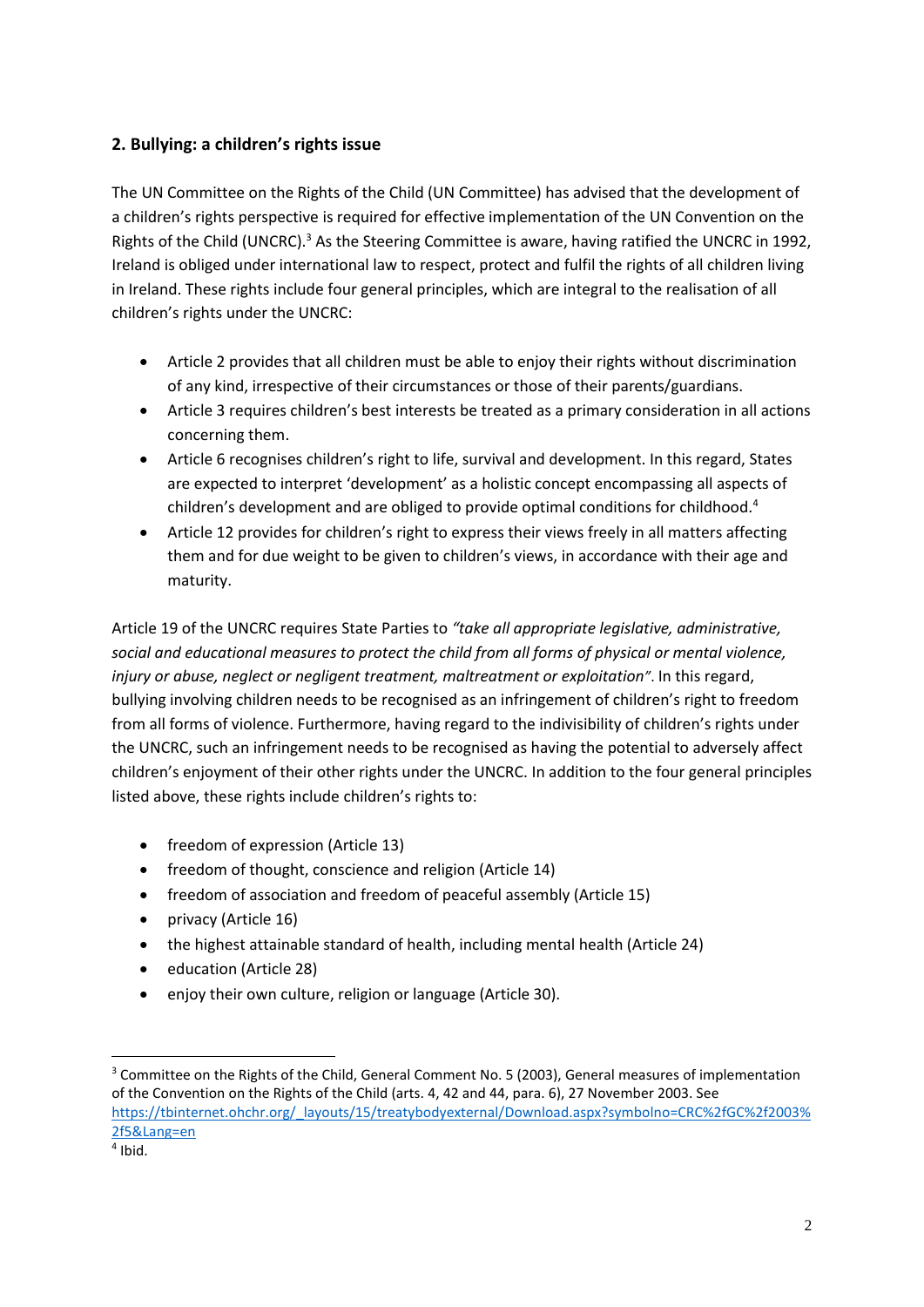Furthermore, it is important to note that Article 39 of the UNCRC requires State Parties to take all appropriate measures to promote physical and psychological recovery of a victim of any form of neglect, exploitation or abuse and such recovery and reintegration must take place in an environment, which fosters the health, self-respect and dignity of the child.

The status of bullying involving children as a children's rights issue of international importance and concern is indicated by the attention it is given by international human rights bodies – for example:

- The UN General Assembly has adopted a number of resolutions on protecting children from bullying.<sup>5</sup>
- The issue is given considerable attention by the UN Special Representative of the Secretary General on Violence Against Children.<sup>6</sup>
- The UN Committee's *General Comment on the right of the child to freedom from all forms of violence*<sup>7</sup> makes reference to bullying in schools. Furthermore, its *List of Issues Prior to Reporting* (LOIPR) for Ireland, which was published in November 2020, includes a specific request for information from the State about measures taken to tackle bullying, with particular reference made to cyberbullying and bullying in schools.<sup>8</sup>
- The establishment in 2020 of the International Day against Violence and Bullying at School, including Cyberbullying<sup>9</sup> highlights both the extent to which schools can be a site of bullying and the important role that schools can play, and must be supported to play, in combating bullying involving children.
- More recently, the Council of Europe's *Strategy for the Rights of the Child 2022-2027* includes references to bullying in school under the strategic objective of 'Freedom from violence for all children'.<sup>10</sup>

**The OCO recommends that the new action plan on bullying, as well as the updated anti-bullying procedures for schools, should:**

- **raise awareness of bullying among children, including in schools, as a children's rights issue and of the range of children's rights that can be engaged in this regard;**
- **support understanding of how children's enjoyment of their rights can be adversely affected by bullying; and**

**<sup>.</sup>** <sup>5</sup> The most recent resolution on protecting children from bullying was adopted by the UN General Assembly in December 2020. See<https://digitallibrary.un.org/record/3896024?ln=en>

<sup>&</sup>lt;sup>6</sup> For more information, go to<https://violenceagainstchildren.un.org/content/bullying-and-cyberbullying-0>

<sup>&</sup>lt;sup>7</sup> Committee on the Rights of the Child, General comment No. 13 (2011), The right of the child to freedom from all forms of violence, 18 April 2011. See

[https://tbinternet.ohchr.org/\\_layouts/15/treatybodyexternal/Download.aspx?symbolno=CRC%2fC%2fGC%2f1](https://tbinternet.ohchr.org/_layouts/15/treatybodyexternal/Download.aspx?symbolno=CRC%2fC%2fGC%2f13&Lang=en) [3&Lang=en](https://tbinternet.ohchr.org/_layouts/15/treatybodyexternal/Download.aspx?symbolno=CRC%2fC%2fGC%2f13&Lang=en)

<sup>8</sup> UN Committee on the Rights of the Child (2020), List of Issues prior to submission of the combined fifth and sixth reports of Ireland, para. 19(h). See

[https://tbinternet.ohchr.org/\\_layouts/15/treatybodyexternal/Download.aspx?symbolno=CRC%2fC%2fIRL%2fQ](https://tbinternet.ohchr.org/_layouts/15/treatybodyexternal/Download.aspx?symbolno=CRC%2fC%2fIRL%2fQPR%2f5-6&Lang=en) [PR%2f5-6&Lang=en](https://tbinternet.ohchr.org/_layouts/15/treatybodyexternal/Download.aspx?symbolno=CRC%2fC%2fIRL%2fQPR%2f5-6&Lang=en)

<sup>&</sup>lt;sup>9</sup> For more information, go to<https://en.unesco.org/commemorations/dayagainstschoolviolenceandbullying> <sup>10</sup> Council of Europe Strategy for the Rights of the Child (2022-2027). Se[e https://rm.coe.int/council-of-europe-](https://rm.coe.int/council-of-europe-strategy-for-the-rights-of-the-child-2022-2027-child/1680a5ef27)

[strategy-for-the-rights-of-the-child-2022-2027-child/1680a5ef27](https://rm.coe.int/council-of-europe-strategy-for-the-rights-of-the-child-2022-2027-child/1680a5ef27)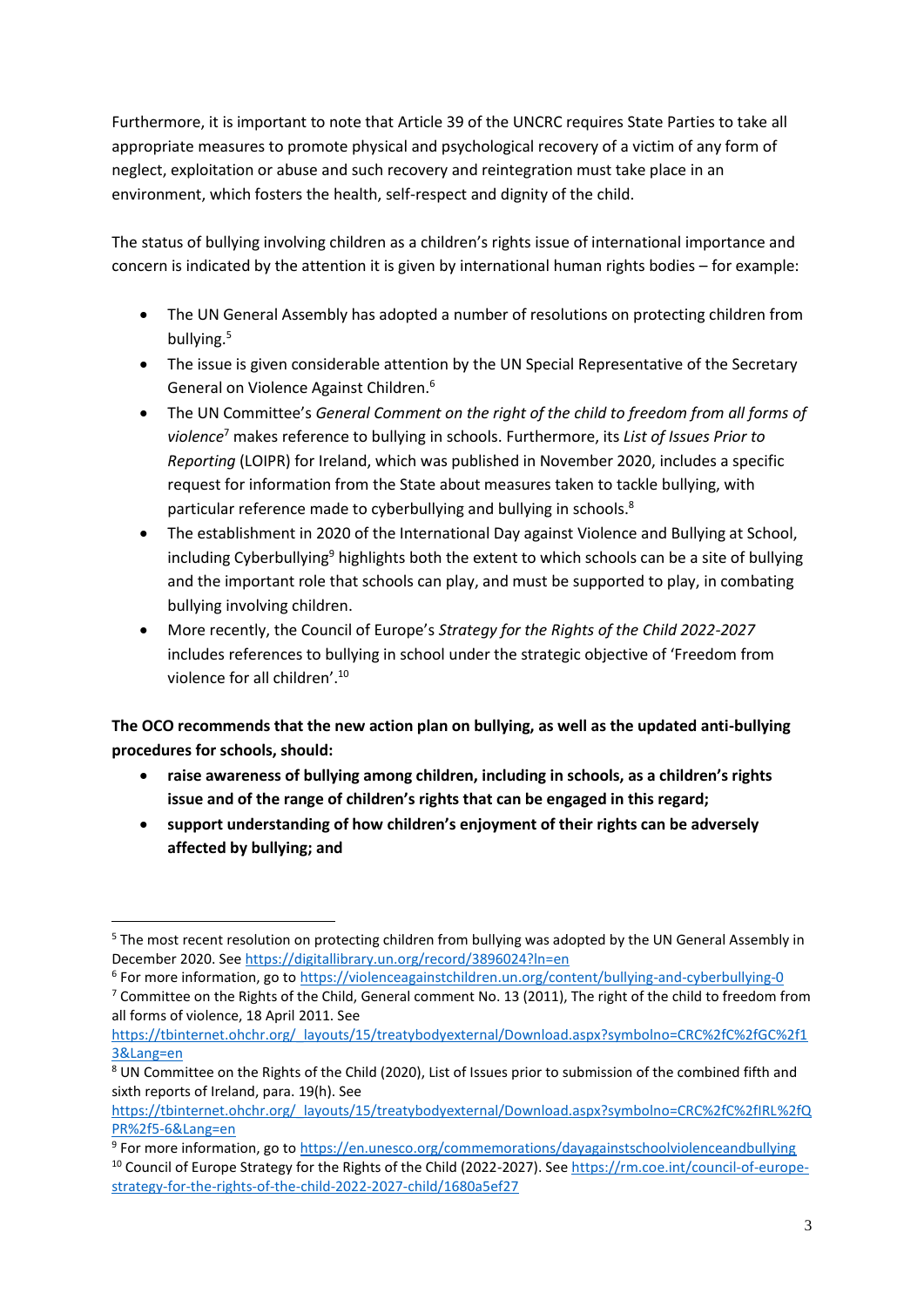**promote a child rights-based approach to preventing and addressing bullying among children that, among other things, upholds the child's right to non-discrimination, treats the child's best interests as a primary consideration, and fulfils the child's right to be heard.**

## **3. The views of children and young people**

As noted in section 2 above, Article 12 of the UNCRC provides that every child who has the capacity to form a view on any matter that affects them should be afforded the opportunity to express their views freely, and due consideration should be given to the child's views in line with their age and maturity. It is the responsibility of adults to ensure that children are provided with opportunities and supports to give effect to this right. Providing such opportunities and supports is a key part of the OCO's statutory role to promote children's rights and welfare and, therefore, of our work.

Of direct relevance to the Steering Committee's deliberations is a consultation that the OCO undertook with over 300 children in 2012 about bullying in schools.<sup>11</sup> The purpose of this consultation was to hear children and young people's views and ideas about actions that they felt could contribute to dealing effectively with bullying among children in school.

It is notable that the children and young people's views suggest that both prevention and intervention measures are required. Key among the messages from children in this regard are:

- the strong emphasis they placed on preventive measures and, in particular, the importance of:
	- $\circ$  supporting children to actively participate in the development, implementation and review of anti-bullying measures, including relevant school policies and procedures and whole school actions and initiatives
	- o the role played by schools and professionals working in schools as regards supporting children to understand bullying and its underlying causes
	- o initiatives dedicated to raising awareness and understanding of bullying among children and young people
	- $\circ$  programmes focused on tackling discriminatory attitudes that can give rise to bullying and on developing children's appreciation of and respect for diversity
- their broadly shared view with regard to intervention strategies that:
	- o children need to be actively supported to speak up about bullying
	- $\circ$  incidents of bullying should be dealt with through restorative measures rather through practices such as suspension and expulsion.

As the Steering Committee will be aware, the OCO's report on this consultation informed the development of, and is explicitly referenced in, the 2013 *Action Plan on Bullying*. <sup>12</sup> Although this

<sup>&</sup>lt;sup>11</sup> Supra note 1.

<sup>&</sup>lt;sup>12</sup> Report of the Anti-Bullying Working Group to the Minister for Education and Skills (2013), Action Plan on Bullying, pp.46-47. See<https://assets.gov.ie/24758/0966ef74d92c4af3b50d64d286ce67d0.pdf>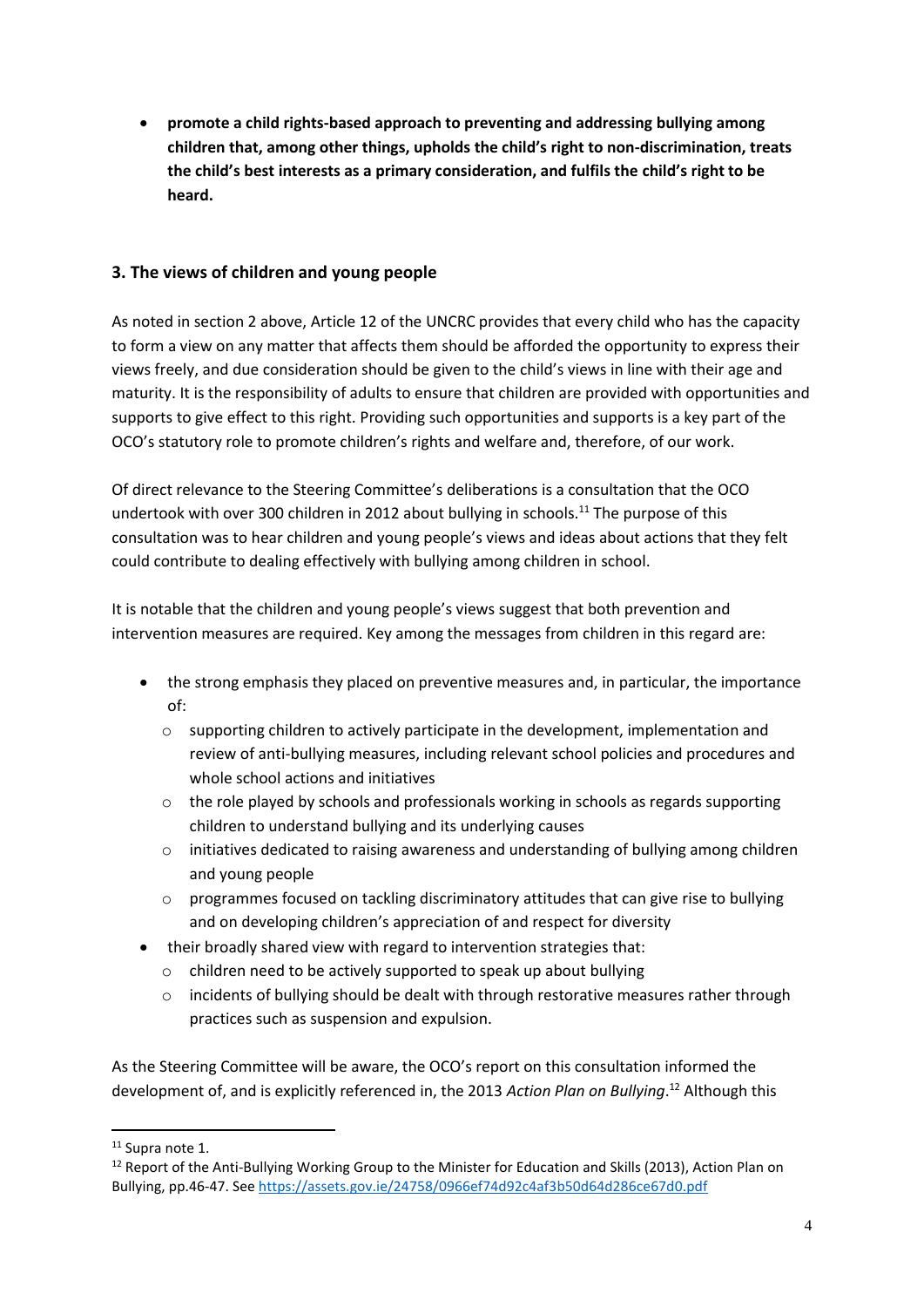consultation was undertaken in 2012, we believe that the views, ideas and corresponding recommendations contained in this report remain equally relevant today.

## **The OCO recommends that the Steering Committee should revisit our 2012 report on** *Dealing with Bullying in Schools* **and should give due regard to the recommendations made by the children we consulted.**

Children continue to raise bullying with the OCO and their concerns and suggestions reflect many of the views children expressed in 2012. In 2021, 5,515 children aged two to 17 years took part in an online OCO survey of what is good, what is bad and what children would change about being a child in Ireland. Under the heading of what is bad about being a child in Ireland, the issue of bullying, predominantly in schools, arose 108 times. It was further raised 70 times in respect of what children would like to see changed. The changes suggested by children centred on:

- greater awareness among children and adults, particularly teachers, of what bullying is and the impact it has on children
- more discipline and less tolerance of bullying
- better school policies and programmes to deal with bullying
- the need for schools to address cyberbullying.

**.** 

Bullying and discrimination are frequently closely linked, with children experiencing bullying being perceived as 'different' or 'other' in some way. Therefore, specific cohorts of children may have greater and more severe experiences of bullying. During our consultation with children living in direct provision accommodation, bullying in school and online were closely related to race and religion.<sup>13</sup> Children who took part in this consultation often reported that teachers did not stand up for them when their peers were expressly or covertly racist or sectarian. Children also reported that some teachers expressed racist or discriminatory sentiments themselves, or were covertly racist. The children believed that this then granted their peers tacit permission to engage in bullying on this basis. For many of the children, this behaviour by both teachers and peers arose from a lack of understanding of different cultures and religion, racism, international protection processes and direct provision.

In addressing the needs of this cohort of children, we recommended the provision of additional supports to schools and Boards of Management through training, information and resources on inter-cultural awareness, the asylum process and the direct provision system, the impact of trauma, and the promotion of multi-racial, religious and ethnic integration amongst pupils.We would encourage the Steering Committee to give due consideration to a corresponding recommendation that we made in our report on this consultation, *Direct Division*<sup>14</sup> namely:

**The OCO would welcome the development of specific resources for all education professionals and Boards of Management to guide and support them in addressing racial and sectarian** 

<sup>13</sup> Ombudsman for Children's Office, 2020. *Direct Division: Children's Views and Experiences of Living in Direct provision*. Se[e https://www.oco.ie/directdivision/direct-division-report/](https://www.oco.ie/directdivision/direct-division-report/)  $14$  Ibid.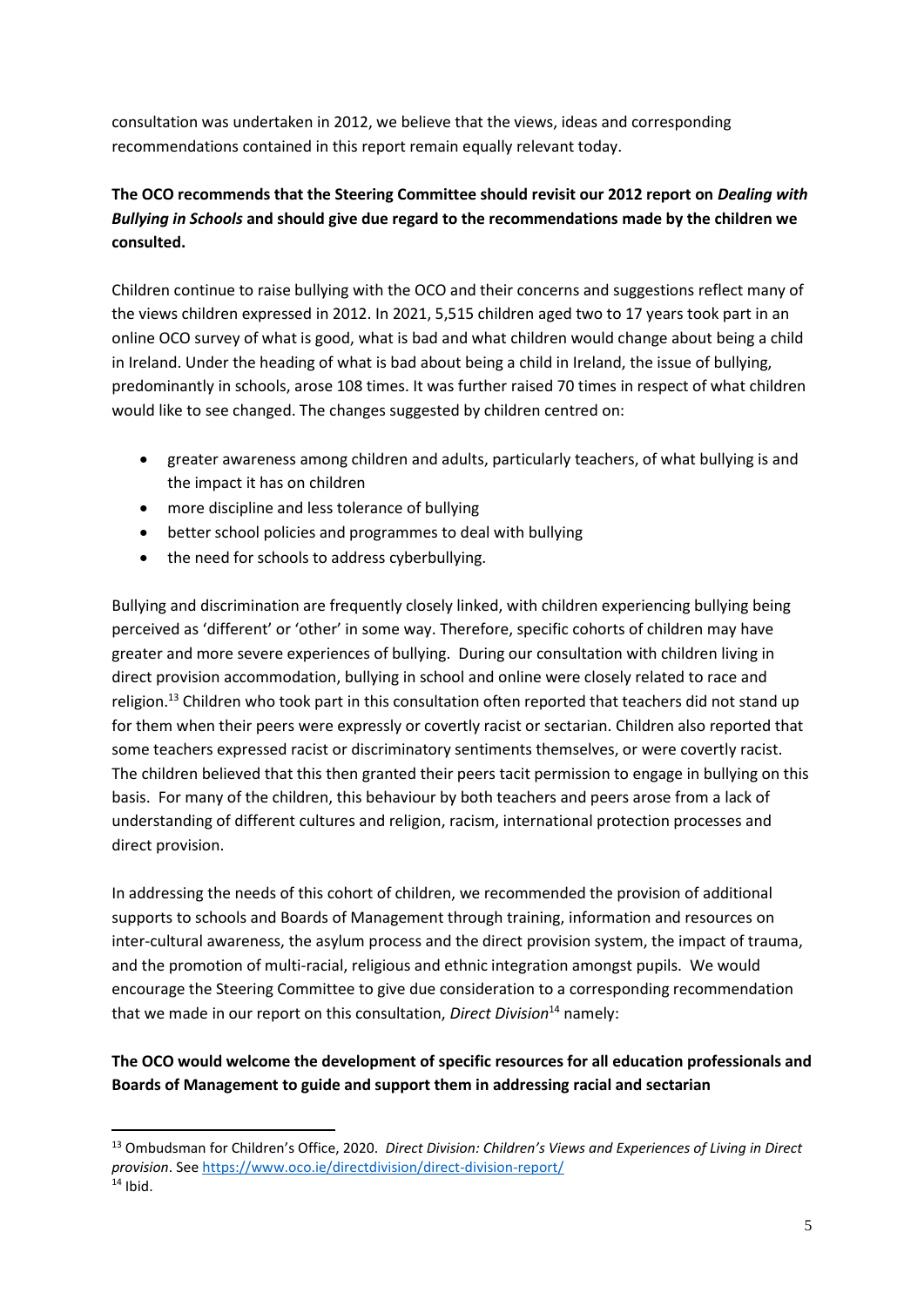**discrimination and bullying in particular. Given the increasing diversity in Irish schools, such training and resources have the potential to benefit many pupils and teachers.**

**The OCO also encourages the Steering Committee to consider and recommend appropriate measures that could strengthen diversity among school-based professionals, including teachers.**

#### **4. General measures to prevent and address bullying in schools**

In 2003, the UN Committee published a General Comment that advises on general measures that should be used by States to implement children's rights under the UNCRC.<sup>15</sup> These general measures include legislation; policy and coordination; data collection; resource allocation; monitoring; the availability of effective remedies; and awareness raising and training. Having regard to these general measures for implementing children's rights, and allowing that sections 2 and 3 of this submission make observations and recommendations in relation to awareness raising and training, this section identifies a number of additional issues and corresponding measures relating to preventing and dealing with bullying in schools.

#### **Policy and Coordination**

The UN Committee has advised that national policy as well as cross-sectoral coordination across government, between different levels of government and between government and civil society is necessary to ensure the effective implementation of the UNCRC.<sup>16</sup>

The *Action Plan on Bullying*<sup>17</sup> and the *Anti-Bullying Procedures for Primary and Post-Primary Schools*<sup>18</sup> provide national level guidance on addressing bullying among children in the context of education and schools. Outside the area of education, a number of national policies are also relevant to and reference bullying among children and young people. Aim 3.3 of *Better Outcomes, Brighter Futures: the national policy framework for children and young people* (BOBF) is for children and young people to be protected from bullying and discrimination.<sup>19</sup> In this regard, reference is made to groups of children and young people with specific vulnerabilities, which may cause them to be targeted for bullying, including LGBTI+ young people, children in detention, children in alternative care, and children belonging to minorities. Objective 5 of the *National Youth Strategy* is for young people, and in particular vulnerable and marginalised young people, to be supported to feel safe at home, in school, in their communities and online, and to be empowered to speak out when feeling unsafe or vulnerable.<sup>20</sup> The *LGBTI+ Youth Strategy* includes a number of references to bullying in schools and Goal 1 of this strategy is to create a safe, supportive and inclusive environment for

1

<sup>15</sup> Supra note 3.

 $16$  Ihid.

<sup>&</sup>lt;sup>17</sup> Supra note 12.

 $18$  Department of Education, Anti-bullying procedures for primary and post primary schools. See <https://www.gov.ie/en/publication/cb6966-anti-bullying-procedures-for-primary-and-post-primary-schools/>

<sup>&</sup>lt;sup>19</sup> DCYA, Better Outcomes Brighter Futures, the national policy framework for children and young people (2014-2020). See<https://assets.gov.ie/23796/961bbf5d975f4c88adc01a6fc5b4a7c4.pdf>

<sup>&</sup>lt;sup>20</sup> Department of Children and Youth Affairs, National Youth Strategy 2015 – 2020 at p. 28. See <https://www.gov.ie/pdf/?file=https://assets.gov.ie/26564/61720f5432c0481db178cfa1540844b0.pdf#page=1>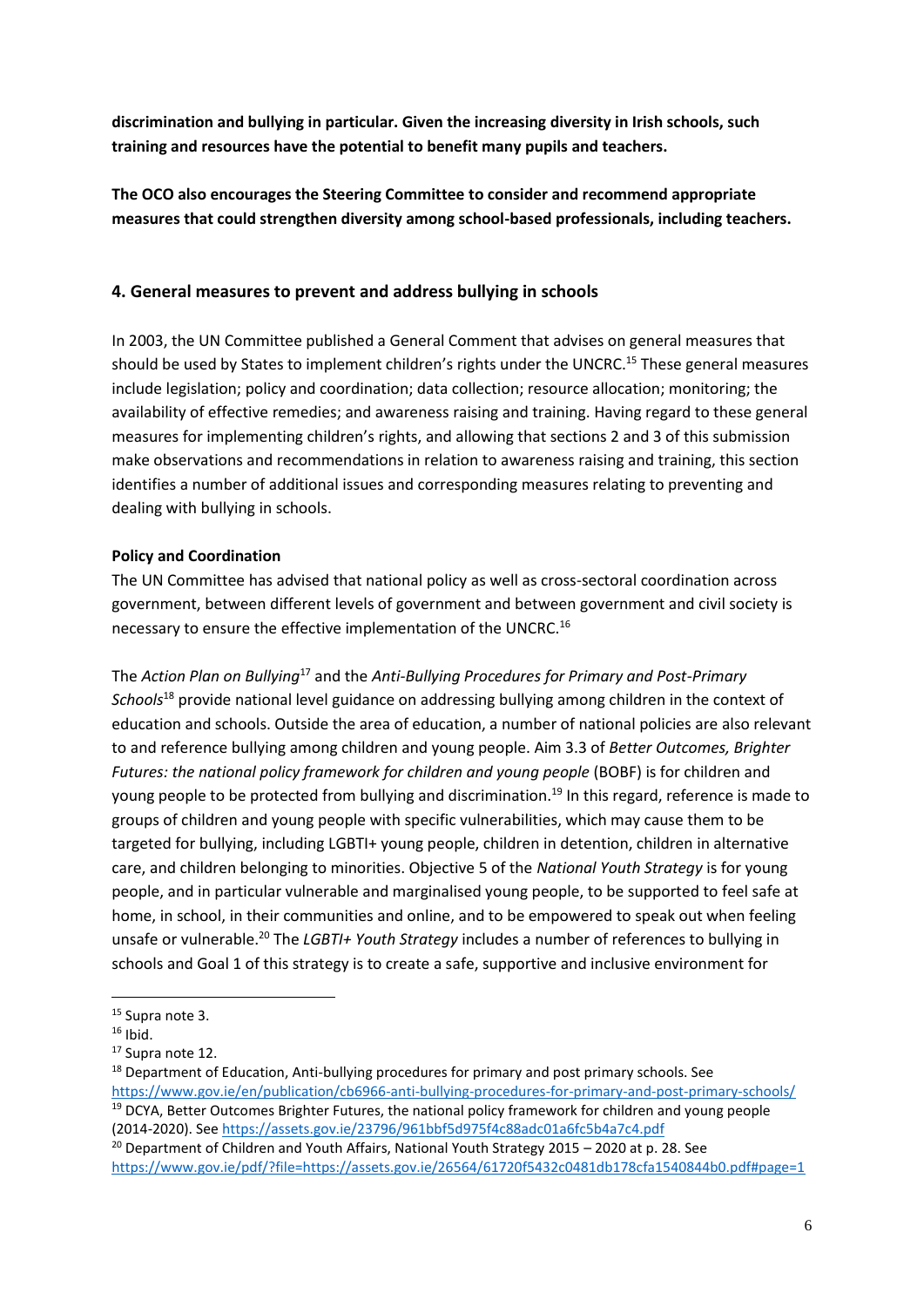LGBTI+ young people.<sup>21</sup> Children First, National Guidance for the Protection and Welfare of Children identifies bullying as an issue which may make children more vulnerable to harm.<sup>22</sup> Certain minority groups are identified as being particularly vulnerable in this regard.

From the OCO's perspective, while it is welcome that bullying is recognised as an issue that needs to be addressed in a range of national policies and guidance concerning children, it is disappointing that the development of a national anti-bullying framework committed to in BOBF has not progressed.<sup>23</sup> In this regard, the absence of an overarching framework presents challenges in terms of ensuring that bullying is identified and managed with appropriate consistency in different contexts and by different sectors. While we appreciate that the matter of a national anti-bullying framework is necessarily outside the scope of the Steering Committee's work:

## **The OCO encourages the Steering Committee to give consideration to whether a national antibullying framework would support implementation of a new action plan on bullying and to making a corresponding recommendation in this regard in the new action plan.**

The OCO is cognisant that the existing *Action Plan on Bullying* as well as the anti-bullying procedures for schools recognise the roles that other bodies can and need to play in supporting schools to prevent and deal with bullying among children. In this regard, we note that one of the recommendations for further consideration included in the 2013 action plan was that the then Department of Children and Youth Affairs should provide more detailed guidance for schools and others about *"what constitutes 'serious bullying' under Children First and when referrals to the HSE should be made"*. 24

Published in 2017, the current *Children First* guidance states the following in relation to bullying in schools:

*"In the first instance, the school authorities are responsible for dealing with such bullying. School management boards must have a code of behaviour and an antibullying policy in place. If you are a staff member of a school, you should also be aware of your school's anti-bullying policy and of the relevant guidelines on how it is handled.* 

*In cases of serious instances of bullying where the behaviour is regarded as possibly abusive, you may need to make a referral to Tusla and/or An Garda Síochána."*<sup>25</sup>

Therefore, while *Children First* recognises that certain instances of bullying may be *"abusive"*, the guidance does not define or otherwise clarify what *"serious instances of bullying"* are.

<sup>22</sup> Department of Children and Youth Affairs, Children First, National Guidance for the Protection and Welfare

<sup>&</sup>lt;sup>21</sup> Department of Children and Youth Affairs, LGBTI+ National Youth Strategy 2018 - 2020 at p.16. See <https://assets.gov.ie/24459/9355b474de34447cb9a55261542a39cf.pdf>

of Children pp.12-13. See [https://www.tusla.ie/uploads/content/Children\\_First\\_National\\_Guidance\\_2017.pdf](https://www.tusla.ie/uploads/content/Children_First_National_Guidance_2017.pdf) <sup>23</sup> Supra note 19 at p.82.

<sup>&</sup>lt;sup>24</sup> Supra note 12 at p.114.

<sup>&</sup>lt;sup>25</sup> Supra note 22 at p.13.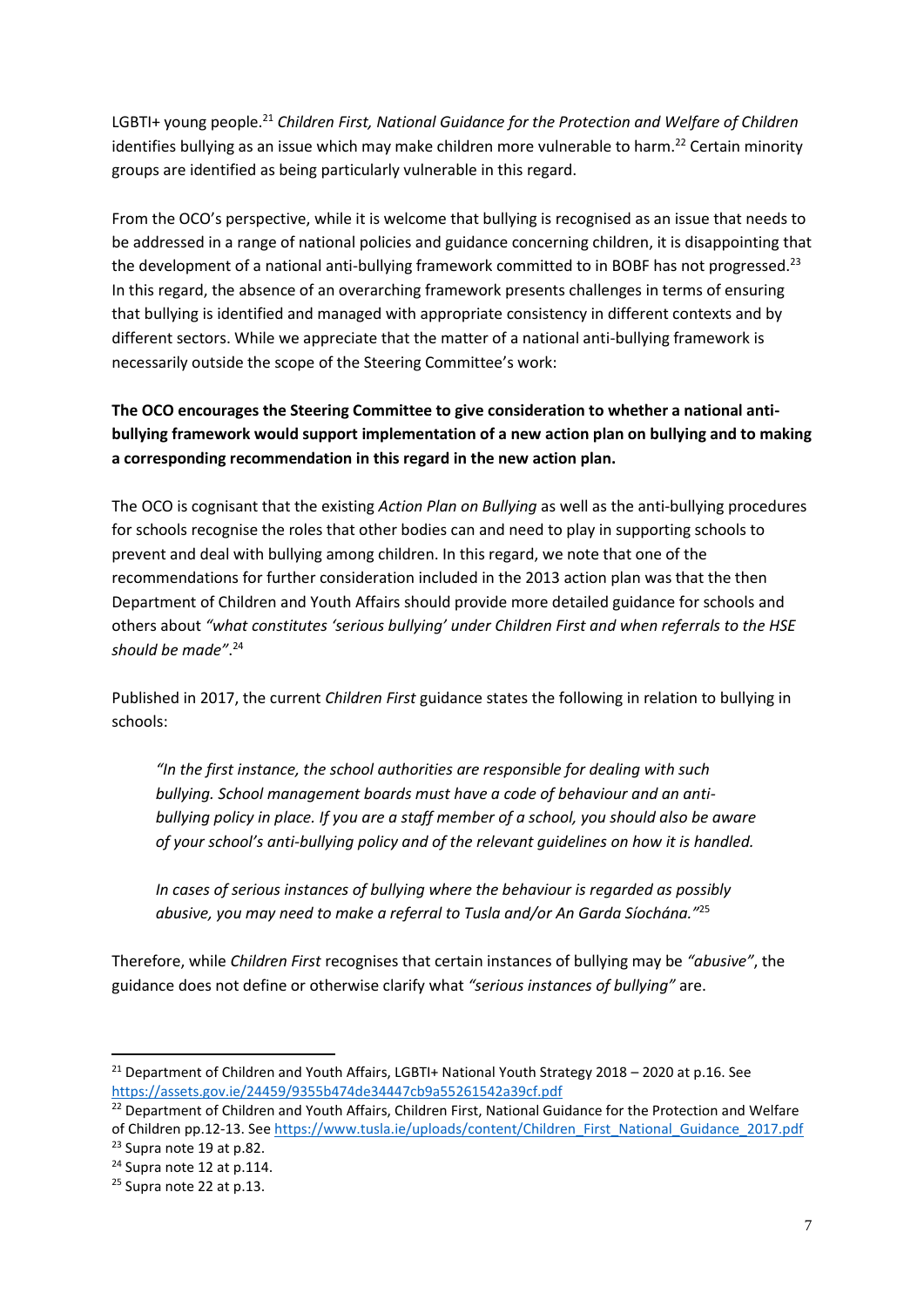The OCO has concerns about whether sufficient guidance is available to support all schools to recognise when serious incidents of bullying may have a child protection and/or a criminal dimension and, with that, when to follow up with Tusla and/or An Garda Síochána. In this regard, not all complaints about a school's response to bullying concerns may be appropriately addressed through a school's existing anti-bullying or complaints procedures. Serious complaints may require engagement with Tusla or An Garda Síochána so that a school may determine an appropriate mechanism and space to address concerns. In the OCO's view, the best interests of the children involved must be the guiding principle and the primary consideration if circumstances arise where schools need to pivot or amend their approach based on a changing appreciation of what may be actually occurring or advice received. Furthermore, schools need to develop their ability to communicate with parents/ guardians when they are taking steps in the best interests of children, which are in good faith and beyond the scope or outside the four corners of complaints procedures.

**The OCO encourages the Steering Committee to consider what measures might be integrated appropriately into the new action plan on bullying to further support all schools to recognise when incidents of bullying may be a child protection and/or criminal matter and to manage such incidents accordingly, in the best interests of the children concerned and in coordination with the relevant statutory authorities.**

#### **Data collection**

According to the UN Committee, the "*collection of sufficient and reliable data on children, disaggregated to enable identification of discrimination and/or disparities in the realisation of rights*" is essential in order to fully realise children's rights under the UNCRC.<sup>26</sup> The UN General Assembly has called on States to gather statistical information and data disaggregated by sex, age and other relevant variables, and to provide information on disability, with regard to the problem of bullying, as a basis on which to develop effective public policies.<sup>27</sup> Furthermore, the UN Committee's 2020 LOIPR for Ireland<sup>28</sup> includes a request for disaggregated data from the State about cases of bullying and harassment in schools.

The OCO is concerned that the Department of Education does not routinely collect and collate data about bullying in schools. While data on bullying should be gathered at school level and reported to the Board of Management, there is no requirement for schools to provide this data to the Department of Education.<sup>29</sup> The Department of Education Inspectorate (Inspectorate) is currently monitoring the extent to which schools are implementing five particular aspects of the *Anti-Bullying Procedures*. <sup>30</sup> Although the OCO welcomes that the Inspectorate is collecting data and information

 $\overline{a}$ 

<sup>26</sup> Supra note 3.

<sup>&</sup>lt;sup>27</sup> UN General Assembly, Resolution adopted by the General Assembly on 16 December 2020 [on the report of the Third Committee (A/75/474, para. 33)] 75/166. Protecting children from bullying. See <https://digitallibrary.un.org/record/3896024?ln=en>

<sup>&</sup>lt;sup>28</sup> Supra note 8.

<sup>&</sup>lt;sup>29</sup> Joint Committee on Education, Further and Higher Education, Research, Innovation and Science, Report on School Bullying and the Impact of Mental Health, 23 August 2021 p. 8. See [https://data.oireachtas.ie/ie/oireachtas/committee/dail/33/joint\\_committee\\_on\\_education\\_further\\_and\\_hig](https://data.oireachtas.ie/ie/oireachtas/committee/dail/33/joint_committee_on_education_further_and_higher_education_research_innovation_and_science/submissions/2021/2021-08-23_report-on-school-bullying-and-the-impact-on-mental-health_en.pdf)

[her\\_education\\_research\\_innovation\\_and\\_science/submissions/2021/2021-08-23\\_report-on-school-bullying](https://data.oireachtas.ie/ie/oireachtas/committee/dail/33/joint_committee_on_education_further_and_higher_education_research_innovation_and_science/submissions/2021/2021-08-23_report-on-school-bullying-and-the-impact-on-mental-health_en.pdf)[and-the-impact-on-mental-health\\_en.pdf](https://data.oireachtas.ie/ie/oireachtas/committee/dail/33/joint_committee_on_education_further_and_higher_education_research_innovation_and_science/submissions/2021/2021-08-23_report-on-school-bullying-and-the-impact-on-mental-health_en.pdf)

<sup>&</sup>lt;sup>30</sup> The five areas being reviewed by the inspectorate are: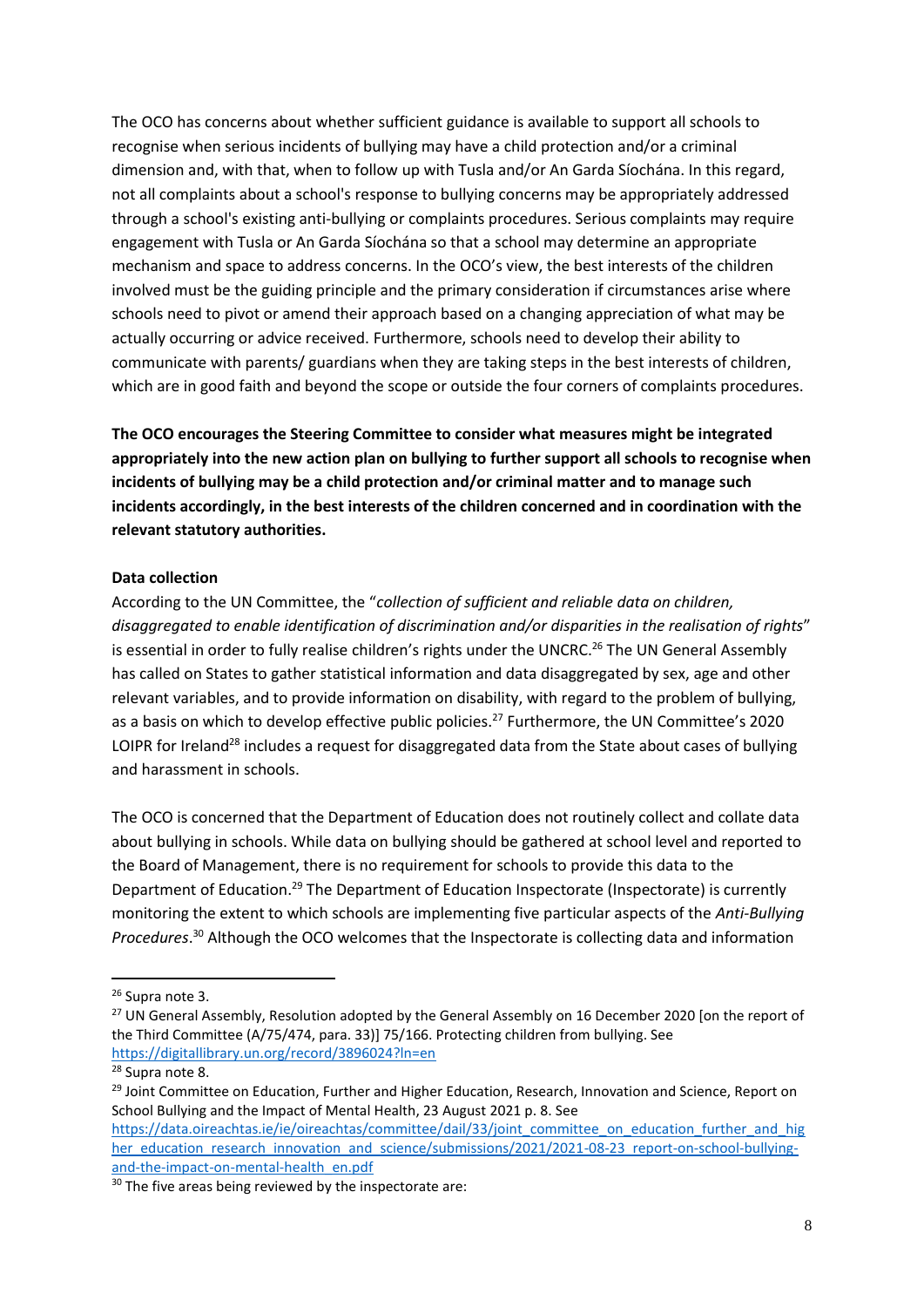relating to anti-bullying procedures in schools, $31$  we are concerned that the data being collected may not be sufficient. In our view, an important opportunity is being missed to generate data at national level that could usefully inform the development of measures to strengthen how bullying is addressed in and by schools.

**The OCO recommends that schools should submit anonymised disaggregated data to the Department of Education on an annual basis, including about the number of bullying incidents that have occurred in the school, the types of bullying involved, and the actions taken to resolve the bullying incidents and to mitigate against their reoccurrence.**

#### **Resource allocation**

Concerns have been raised about the capacity of schools to deal effectively with incidents of school bullying.<sup>32</sup> Among other things, the reduction in middle management posts has been identified as presenting difficulties to fully implementing anti-bullying policies in schools.<sup>33</sup> A recent report by the Inspectorate on th[e implementation of anti-bullying measures in primary and post-primary schools](file:///C:/users/gillc/downloads/223326_cb1d43b8-417a-411e-9b19-12d6f3323a24%20(4).pdf) noted that a significant proportion of schools carried out extensive work to raise awareness of and prevent school bullying.<sup>34</sup> However, the same report noted that "*the requirement to report termly to the board of management and … the requirement to carry out an annual review of the school Antibullying Policy were not met in a significant proportion of the schools visited during the evaluation*."<sup>35</sup> It is concerning that some schools are not fulfilling their responsibilities in this regard.

### **The OCO recommends that the Steering Committee consider what additional resources, including human resources, and supports schools may need to facilitate them to implement anti-bullying**

<sup>32</sup> National Anti-Bullying Research and Resource Centre, School Bullying with specific reference to cyberbullying and internet security during Covid-19, 5 November 2020. See

[https://data.oireachtas.ie/ie/oireachtas/committee/dail/33/joint\\_committee\\_on\\_education\\_further\\_and\\_hig](https://data.oireachtas.ie/ie/oireachtas/committee/dail/33/joint_committee_on_education_further_and_higher_education_research_innovation_and_science/submissions/2020/2020-11-05_opening-statement-and-submission-dr-angela-mazzone-postdoctoral-researcher-national-anti-bullying-research-and-resource-centre-dublin-city-university_en.pdf) [her\\_education\\_research\\_innovation\\_and\\_science/submissions/2020/2020-11-05\\_opening-statement-and](https://data.oireachtas.ie/ie/oireachtas/committee/dail/33/joint_committee_on_education_further_and_higher_education_research_innovation_and_science/submissions/2020/2020-11-05_opening-statement-and-submission-dr-angela-mazzone-postdoctoral-researcher-national-anti-bullying-research-and-resource-centre-dublin-city-university_en.pdf)[submission-dr-angela-mazzone-postdoctoral-researcher-national-anti-bullying-research-and-resource-centre](https://data.oireachtas.ie/ie/oireachtas/committee/dail/33/joint_committee_on_education_further_and_higher_education_research_innovation_and_science/submissions/2020/2020-11-05_opening-statement-and-submission-dr-angela-mazzone-postdoctoral-researcher-national-anti-bullying-research-and-resource-centre-dublin-city-university_en.pdf)[dublin-city-university\\_en.pdf](https://data.oireachtas.ie/ie/oireachtas/committee/dail/33/joint_committee_on_education_further_and_higher_education_research_innovation_and_science/submissions/2020/2020-11-05_opening-statement-and-submission-dr-angela-mazzone-postdoctoral-researcher-national-anti-bullying-research-and-resource-centre-dublin-city-university_en.pdf)

The extent to which schools have anti-bullying policies in place in line with the Anti-Bullying Procedures for Primary and Post-Primary Schools (2013)

<sup>•</sup> The termly reporting by principals to the board of management on anti-bullying matters as detailed in the Anti-Bullying Procedures for Primary and Post-Primary Schools (2013)

The recording of incidents of bullying behaviour in accordance with the Anti-Bullying Procedures for Primary and Post-Primary Schools (2013)

The communication of the schools' anti-bullying policies to all members of the school community (BOM, teachers, learners and parents) either through publication on the school website or by making the policies accessible by other means

Annual reviews by boards of management of anti-bullying policies and their implementation

See Department Of Education, Circular: 0030/202[2 Arrangements For Inspectorate Engagement With Post](file:///C:/users/gillc/downloads/222032_80a224a7-5d68-4983-b64f-25351c755d98.pdf)  [Primary Schools,](file:///C:/users/gillc/downloads/222032_80a224a7-5d68-4983-b64f-25351c755d98.pdf) April To June 2022, 26 April 2022 and Department Of Education, Circular: 0029/2022 [Arrangements For Inspectorate Engagement With Primary Schools And Special Schools,](file:///C:/users/gillc/downloads/222031_a7263080-ef48-4634-8605-52d516c09483%20(2).pdf) April To June 2022, 26 April 2022

<sup>&</sup>lt;sup>31</sup> Department of Education (2022), Report on the implementation of aspects of anti-bullying measures in schools, 9 May 2022. See [https://www.gov.ie/en/publication/93c45-report-on-the-implementation-of](https://www.gov.ie/en/publication/93c45-report-on-the-implementation-of-aspects-of-anti-bullying-measures-in-schools/)[aspects-of-anti-bullying-measures-in-schools/](https://www.gov.ie/en/publication/93c45-report-on-the-implementation-of-aspects-of-anti-bullying-measures-in-schools/)

<sup>33</sup> Supra note 29.

<sup>&</sup>lt;sup>34</sup> Supra note 31 at p.31.

 $35$  Ibid.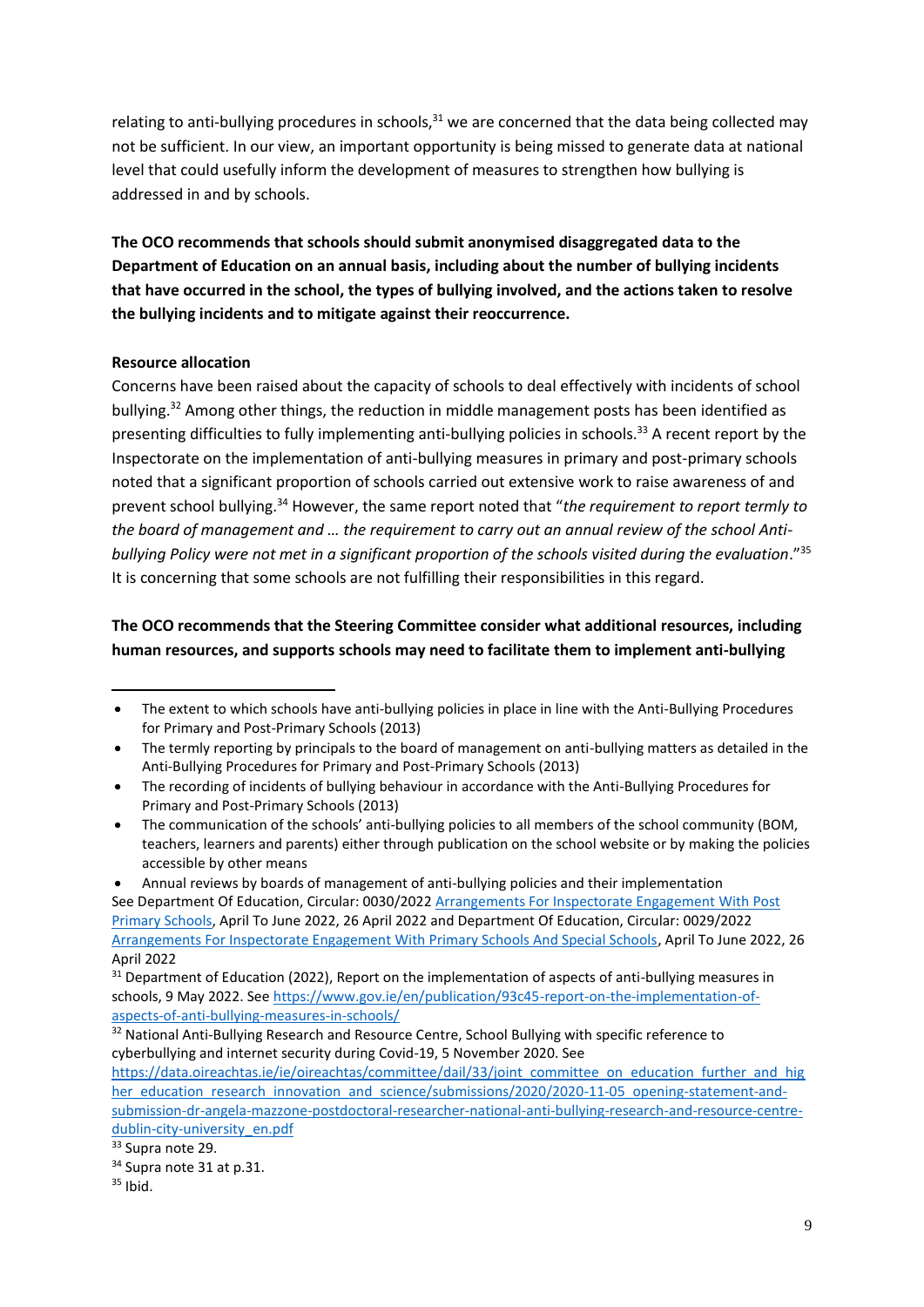## **procedures effectively, including as regards fulfilling their duties to report on and review implementation of their anti-bullying procedures.**

Under the heading 'An Inclusive Vision for Education', the *Programme for Government* states: "*Inclusion in and access to education is the foundation for a more just and equal society. In welcoming everyone to participate in education, they deserve to be treated fairly."* Among the corresponding commitments made to support an inclusive and equal education system is a commitment to *"improve access to supports for positive mental health in schools*."<sup>36</sup>

The OCO is of the view that prevention and early intervention measures are a key component of an effective response to school bullying involving children. Access to a system of support at school and in the wider community, including counsellors and school psychologists, has been identified as a factor that promotes teachers' capacity to help children who are the target of bullying and cyberbullying.<sup>37</sup> In this regard, we note that the Joint Committee on Education, Higher and Further Education, Research, Innovation and Science has called for a reconstitution, expansion and adequate resourcing of the National Educational Psychological Service (NEPS) to provide specialist emotional counselling and therapeutic supports, on site, in all primary and secondary schools.<sup>38</sup> As the Ombudsman for Children has highlighted on several occasions, we believe that therapeutic supports should be available to children in schools.

**The OCO recommends that the Steering Committee should give careful attention to the matter of therapeutic supports being provided to children in schools, including for the purposes of ensuring that children who experience bullying as well as children who are engaging in bullying behaviours are appropriately supported.**

#### **Monitoring and Oversight**

According to the UN Committee, rigorous monitoring of the implementation of the UNCRC is required and should be built into the process of government at all levels.<sup>39</sup> As noted above, the OCO welcomes that school inspections now include a specific focus on bullying. However, we are concerned that the findings of the Inspectorate's report on the implementation of aspects of antibullying measures in schools indicate that a significant proportion of schools do not comply with the requirement to carry out an annual review of their school's anti-bullying policy. It is also concerning that they do not meet the requirements for reporting to the Board of Management on bullying incidents in the school.<sup>40</sup> In this regard, the Inspectorate notes that some schools require *"guidance"* and *"support"* in relation to certain aspects of their anti-bullying procedures, and that a "*short written note will be provided to the school on the Inspectorate findings …….. [which] can be used by schools to inform their anti-bullying measures and to take any necessary actions to strengthen* 

<sup>&</sup>lt;sup>36</sup> Government of Ireland, Programme for Government: Our shared future at p. 111. See <https://www.gov.ie/en/publication/7e05d-programme-for-government-our-shared-future/>

<sup>&</sup>lt;sup>37</sup> Supra note 32.

<sup>&</sup>lt;sup>38</sup> Supra note 29 at p.13.

<sup>39</sup> Supra note 3.

<sup>40</sup> Supra note 31 at pp. 11-12.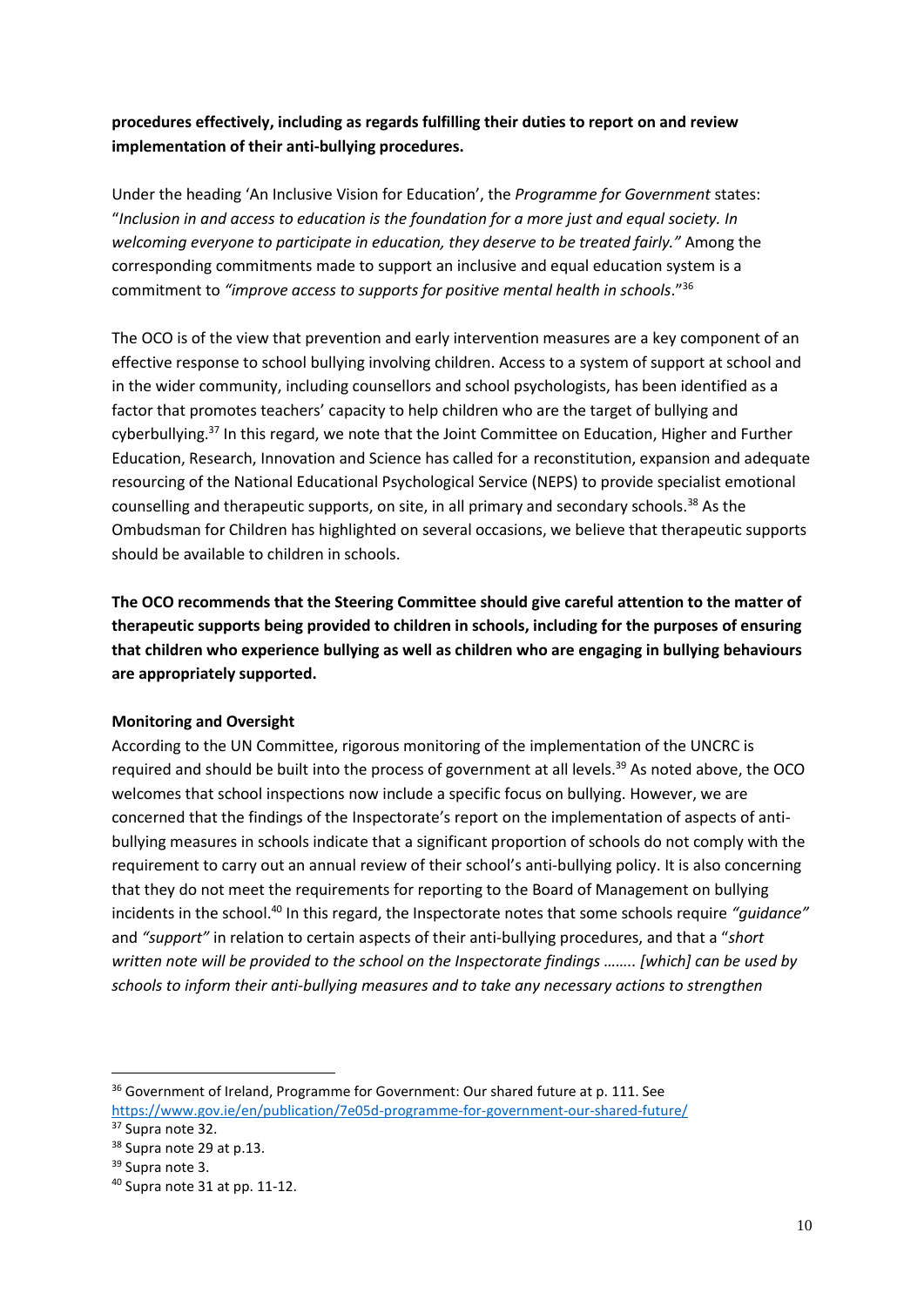*these*".<sup>41</sup> However, no information is available to indicate when or how schools will be reviewed in order to ensure that they have taken the Inspectorate's concerns on board.

## **The OCO recommends that the Steering Committee consider what measures need to be taken to strengthen monitoring and oversight of schools' implementation of their anti-bullying procedures.**

#### **Access to an effective Remedy**

In its General Comment on *General measures of implementation of the Convention on the Rights of the Child*, the UN Committee makes the point that *"for rights to have meaning, effective remedies*  must be available to redress violations".<sup>42</sup> Due to the difficulties that children can face in in pursuing remedies for breaches of their rights, States should ensure that there are effective, child-sensitive procedures available to children and their representatives.

#### *OCO complaints and investigations*

As noted in the introduction to this submission, the OCO has statutory authority to examine and investigate complaints made by or on behalf of children about the administrative actions of public bodies, schools and voluntary hospitals that have, or may have, adversely affected a child.

Concerns about bullying in primary and post-primary schools make up approximately 10% of all complaints the OCO has received from January 2019 to May 2022. The table below contains overlap as issues complained of usually, if not always, have more than one element to the complaint – for example, a complaint about how bullying was handled may also contain elements relating to professional conduct.

| <b>How bullying</b><br>was handled | Complaint-<br>handling | <b>Child</b><br>removed<br>from school | Professional<br>conduct | <b>Child Protection &amp;</b><br>Welfare concerns/ serious<br>bullying (assault) | Racism |
|------------------------------------|------------------------|----------------------------------------|-------------------------|----------------------------------------------------------------------------------|--------|
| 100%                               | 47%                    | 9%                                     | 36%                     | 35%                                                                              | 0.2%   |

*How we dealt with complaints brought to the OCO*

| <b>Referred to local complaint procedures</b> | <b>Examined by OCO</b> | <b>Investigated by OCO</b> |
|-----------------------------------------------|------------------------|----------------------------|
| 63%                                           | 32%                    | 5%                         |

## *OCO Remit*

There are a number of key points that the OCO explains to complainants and schools when we engage on complaints or concerns about bullying in schools:

1

<sup>41</sup> Supra note 30 at p.3.

<sup>42</sup> Supra note 3.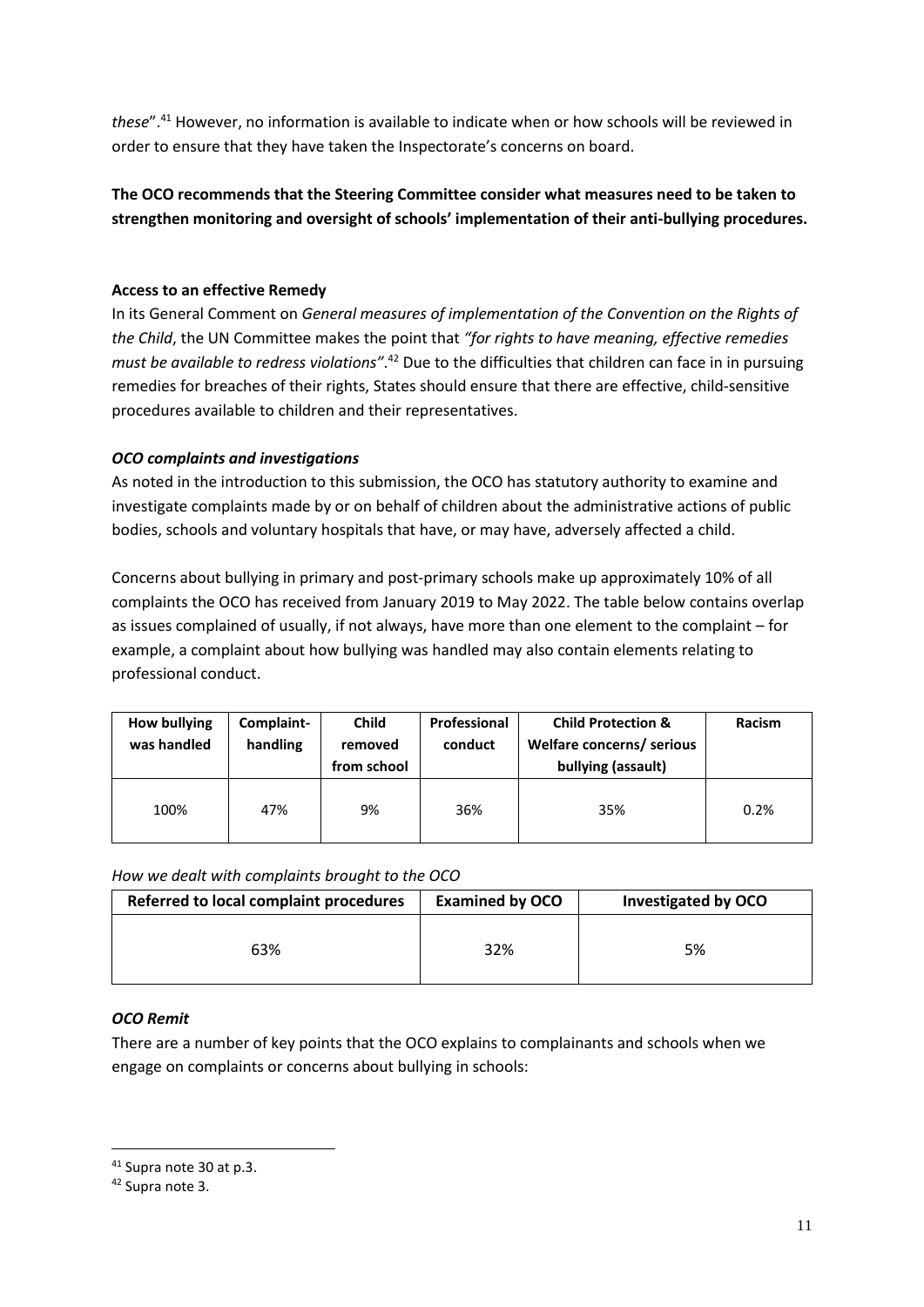- We explain that we do not have the authority to determine if alleged behaviour is bullying. We do look to the actions of the school in responding to and engaging with the relevant parties to understand how the school considered its role and obligations.
- We explain that we cannot investigate the actions of children, or intervene in or adjudicate upon any disciplinary actions taken with respect to a child exhibiting bullying behaviour.

This can raise challenges for complainants, particularly if their complaint journey to date has also not addressed these issues or has failed to communicate and explain determinations and/or actions taken by the school and the reasons for same.

The OCO places itself, through the 2002 Act and our approach, at the final stage in a complainthandling journey. In most cases, this provides the optimal opportunity at a local level for all relevant parties to resolve complaints and address concerns effectively. Not all our observations offered have formed the basis of statutory findings or adverse criticism of administrative actions taken. The scope of our complaints work in looking at how bullying concerns are dealt with in schools has afforded the OCO insight into the range of remedies and approaches taken.

## *OCO Approach*

Schools are obliged to devise and implement an anti-bullying policy. Often a school's approach in dealing with how students interact with each other is expressly set out in its ethos, mission or value statement.

Most anti-bullying policies that we review as part of our complaints and investigative work are based on the Department of Education's anti-bullying procedures. They invariably seek to strike the balance between the active tasks of identifying, reporting, recording, investigating, and escalation of bullying concerns as behavioural or conduct issues to be addressed alongside appropriate efforts to try to promote respectful and practicable relationships between students. An approach using the principles of resolution such as restorative justice or conflict resolution can often form part of a school's visible toolkit to try to address matters.

Our role is not limited to measuring or determining adherence to procedures. Not all actions by a school in seeking to resolve matters may be clearly contained in the four corners of a policy or procedures document. That does not automatically render those actions as being maladministration or adversely affecting a child. We look to see the intent behind the actions in response to the circumstances involved and the material and real time information provided.

This has proven a helpful approach as complaints raised at school level:

- may be complex and evolving
- may require actions at times without all the available information
- may be understood initially as a potential bullying issue and, as such, may relate to a school's daily role involving implementation of the school's code of behaviour or managing and supporting positive interaction between young people
- may involve a changing appreciation by the parties as to what may be occurring and so may require a school to pivot its approach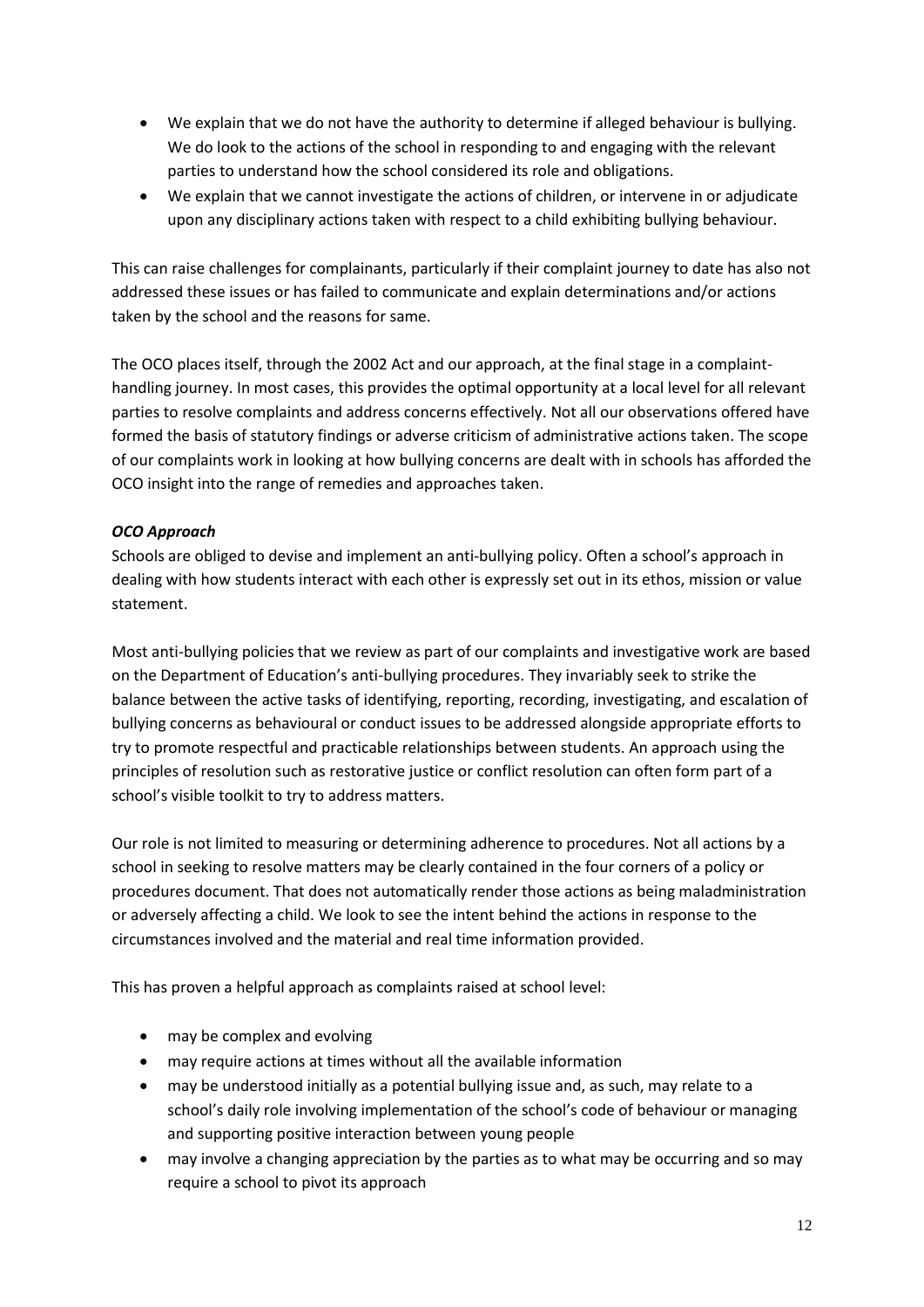- may contain elements of concern that require the oversight and intervention of statutory agencies such as Tusla or An Garda Síochána – this requires further consideration by the school and may inhibit or exclude a school's actions to try resolve matters
- may, after school investigation, be determined as not being bullying. The outcome of the school's process needs to be planned for, and managed to include how the perception of unresolved complaints and concerns will be addressed. We have identified occasions where schools have tried to address bullying and/or harmful behaviour in a number of ways. We have seen it addressed by schools as a collective issue for the class or group, through mediated or supported interaction between the parties, or separately with respect to individuals' behaviour.

We receive complaints on how the above is managed and communicated to parents/guardians and children.

We look to recognise what works well. We see that helpful and effective interactions within a school are not limited to conduct of an internal investigation and/or cessation of bullying behaviour. Often our follow-up interventions with schools focus on identified deficits in communication or understanding.

These are opportunities for the school to account better for its efforts and to learn. From our complaint-handling perspective, our direct intervention is not required in a substantive way in circumstances where schools:

- explain the limitations of, and the balanced approach contained in, their anti-bullying procedures
- provide appropriate guidance on the types of outcomes achievable
- engage meaningfully and openly on known or identified points of contention with complainants.

#### *OCO Observations on Complaints received*

#### *a. Access to local redress*

The OCO places itself, through the 2002 Act and our approach, at the final stage in a complainthandling journey. In most cases, this is to allow the optimal opportunity at a local level to resolve complaints and address concerns effectively.

Complaints that come to us by their very nature relate to a view that a response is unsatisfactory or that the substantive issue remains unresolved. While we may recognise helpful and effective interactions between a school, parents/guardians and children in efforts to address matters, concerns about bullying that are resolved fully and effectively may not always form the nature of a complaint brought to us.

Conversely, that parents/ guardians or children may not always raise complaints with us should not be considered as an endorsement or indicator of the effectiveness, accessibility or child-centred nature of schools' anti-bullying policies and procedures.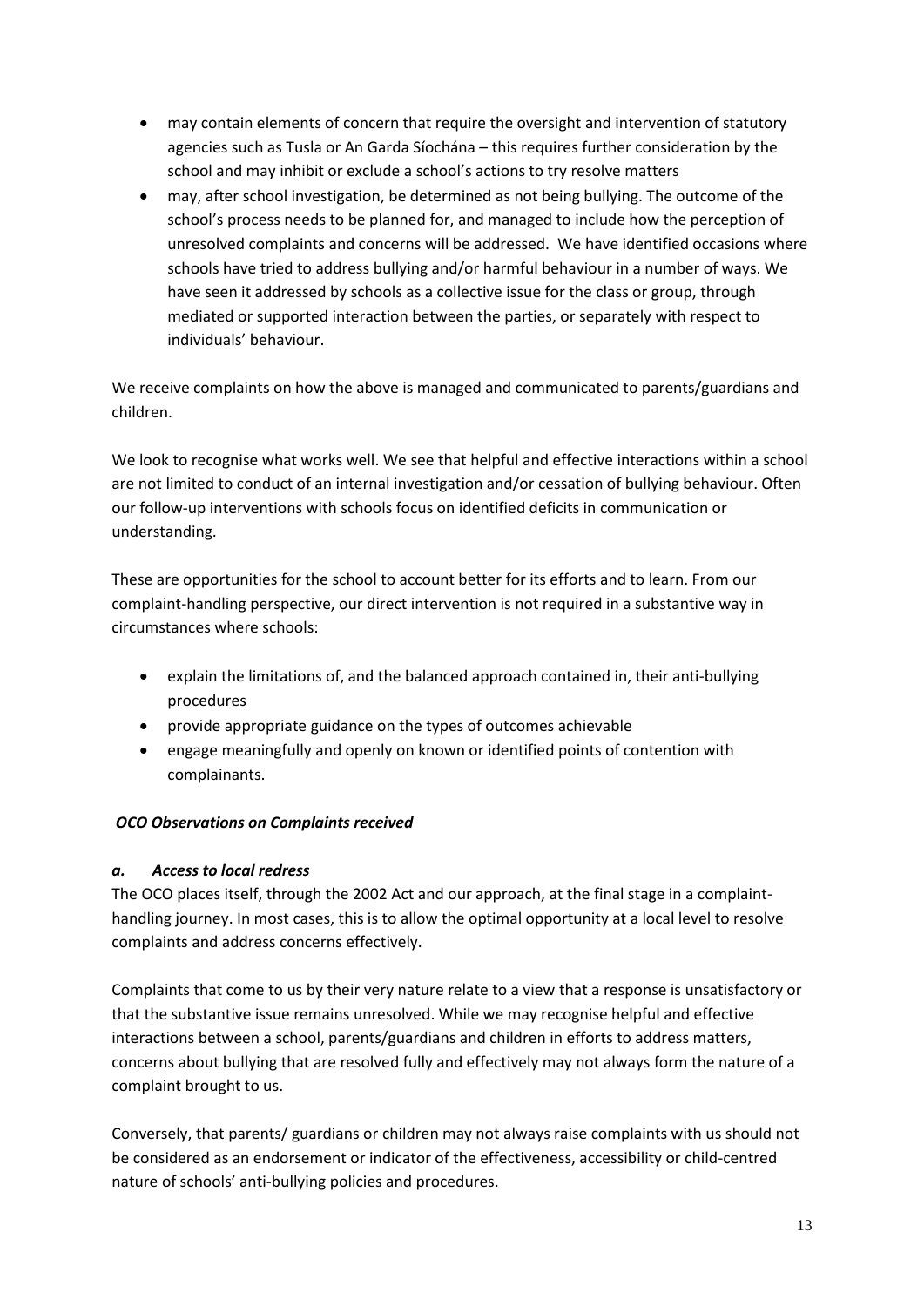We ask complainants about their experience in bringing the complaint. It may be a function of many factors including:

- capacity and ability of advocates to access and navigate policy and procedures
- the school's actions, openness and approach to supporting challenge or feedback
- the policies and procedures relied upon
- the wishes and views of the child affected
- awareness of and signposting towards the OCO's statutory role

Our commentary on the complaint work undertaken relates to the observable interactions between schools and parents/guardians and children and the reliance or otherwise on the available procedures and approaches.

#### *b. Benefit of independent review*

We appreciate that schools, in investigating or addressing bullying concerns, will be aware of and receive child specific information that cannot be shared appropriately with complainants. Schools are places of learning. Some schools are able to openly express their obligations to the rights and welfare of all children involved in bullying complaints. Some schools fall short in this task or are unable to communicate these overarching obligations or even openly explain alternative approaches being considered and acted upon. This is particularly the case when schools have committed to investigating a bullying complaint and it is expected by complainants that it will progress along a linear path of evidence gathering, weighing up, findings and outcome by way of intervention, and/or disciplinary action.

Similarly, at a point past informal resolution stage, parents and children may not submit all issues and concerns into a paper-based complaint-handling process either internally or externally, to the OCO. Examining complaints provides us with the opportunity to consider the viewpoint of children and their advocates and that of school staff and management in dealing with complaints and concerns. It allows us the benefit of hindsight in reviewing inflection points in a complaint journey where actions or gaps and the perception of same influenced the success of the redress offered or that which was provided.

#### *c. OCO Actions*

Contact with us in relation to bullying concerns come primarily from parents and guardians. The type of bullying or behaviour experienced by the young person provides context to the effect on the child and the response by the school. However, our investigative focus is on the school's response and how we may consider the best interests of child involved. This guides us on the reasonableness and appropriateness of any redress or solutions that are in place or are available. The details of bullying and the impact on a child are a very sensitive subject matter. We take great care when considering how we hear and consider the interests and wishes of children when conducting our complaints work. We are not adjudicating upon the veracity or behaviour of any child.